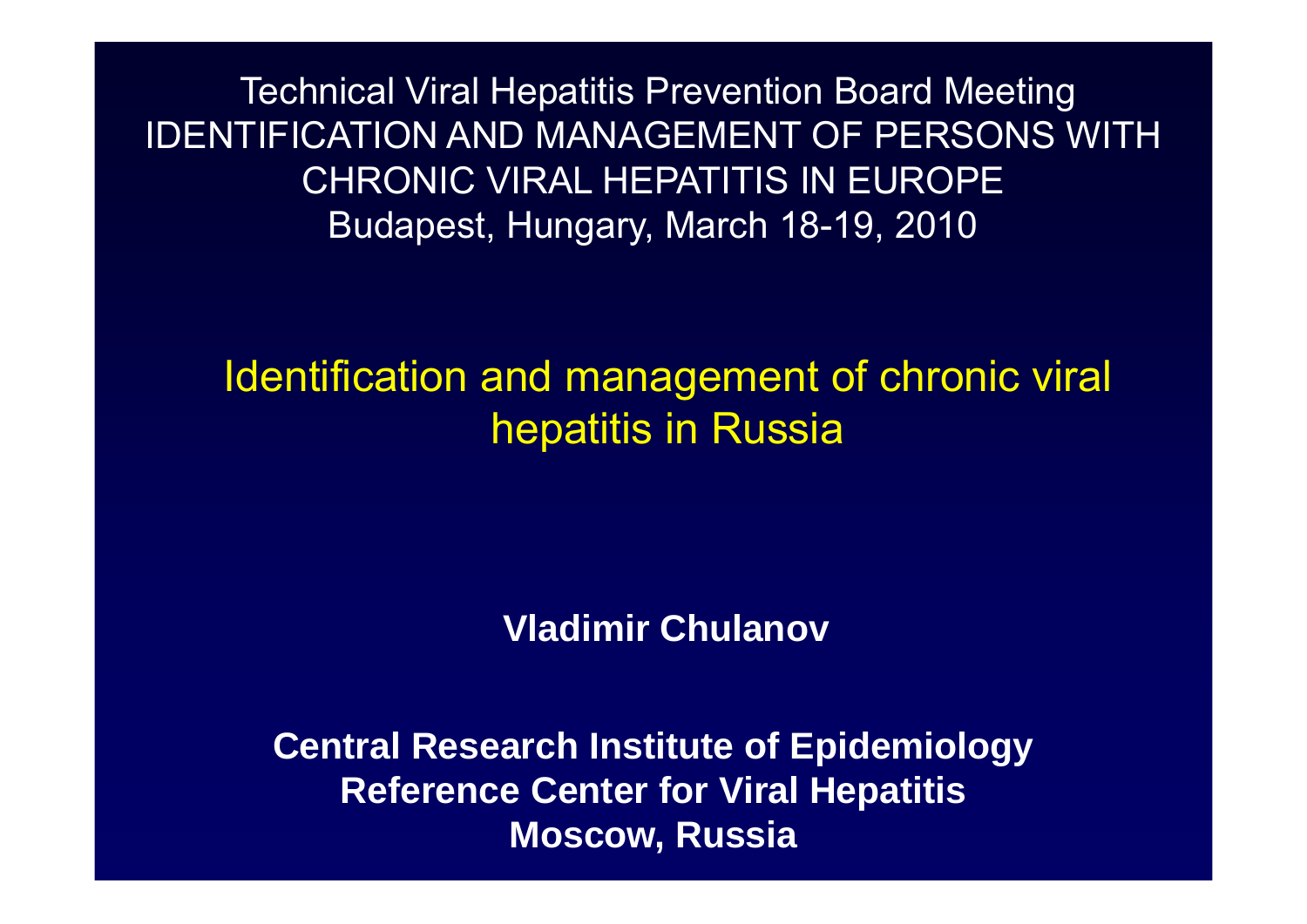# Presentation Outlines

- •• Incidence and prevalence of hepatitis B and C in Russia;
- •• Screening strategy for hepatitis B and  $C$ :
- $\bullet$  Chronic hepatitis B and C treatment options and programs;
- •Summary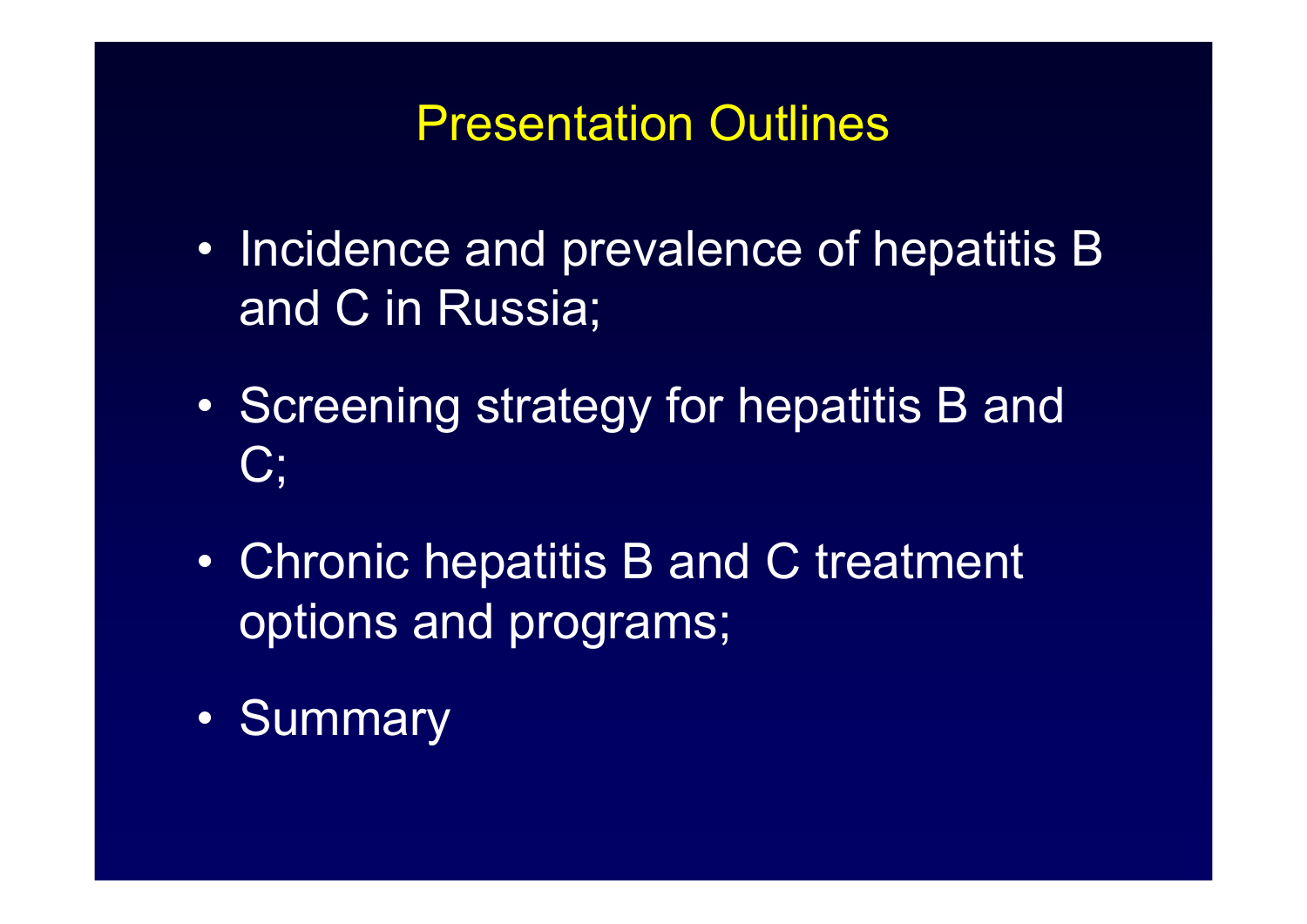# Incidence of Acute Hepatitis B and vaccination coverage, 1999-2008



Official Bulletin of the Federal Center for Hygiene and Epidemiology, Russia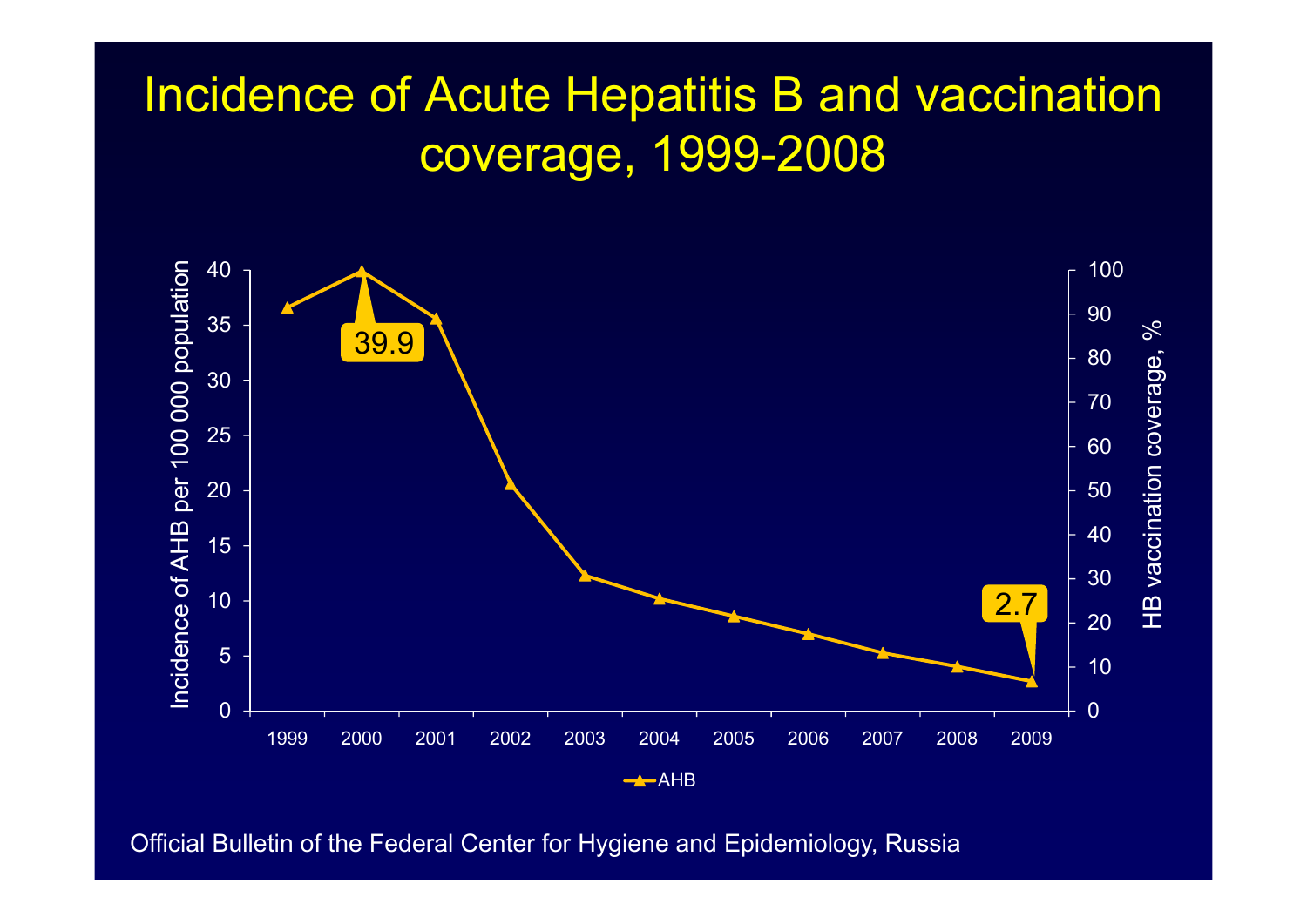# Incidence of Acute Hepatitis B and vaccination coverage, 1999-2009



Official Bulletin of the Federal Center for Hygiene and Epidemiology, Russia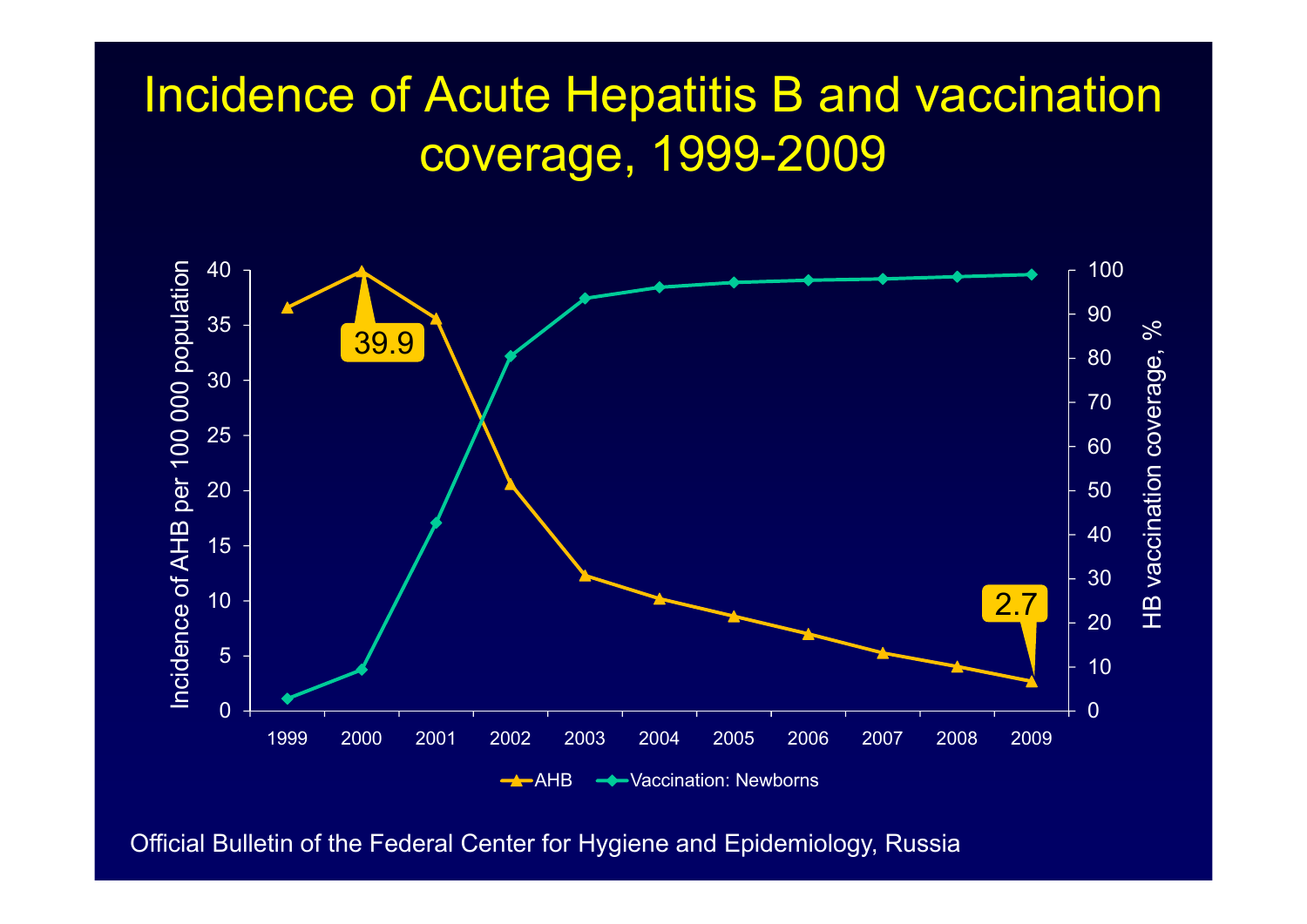# Incidence of Chronic Hepatitis B and HBV Carriage, 1999-2009



Official Bulletin of the Federal Center for Hygiene and Epidemiology, Russia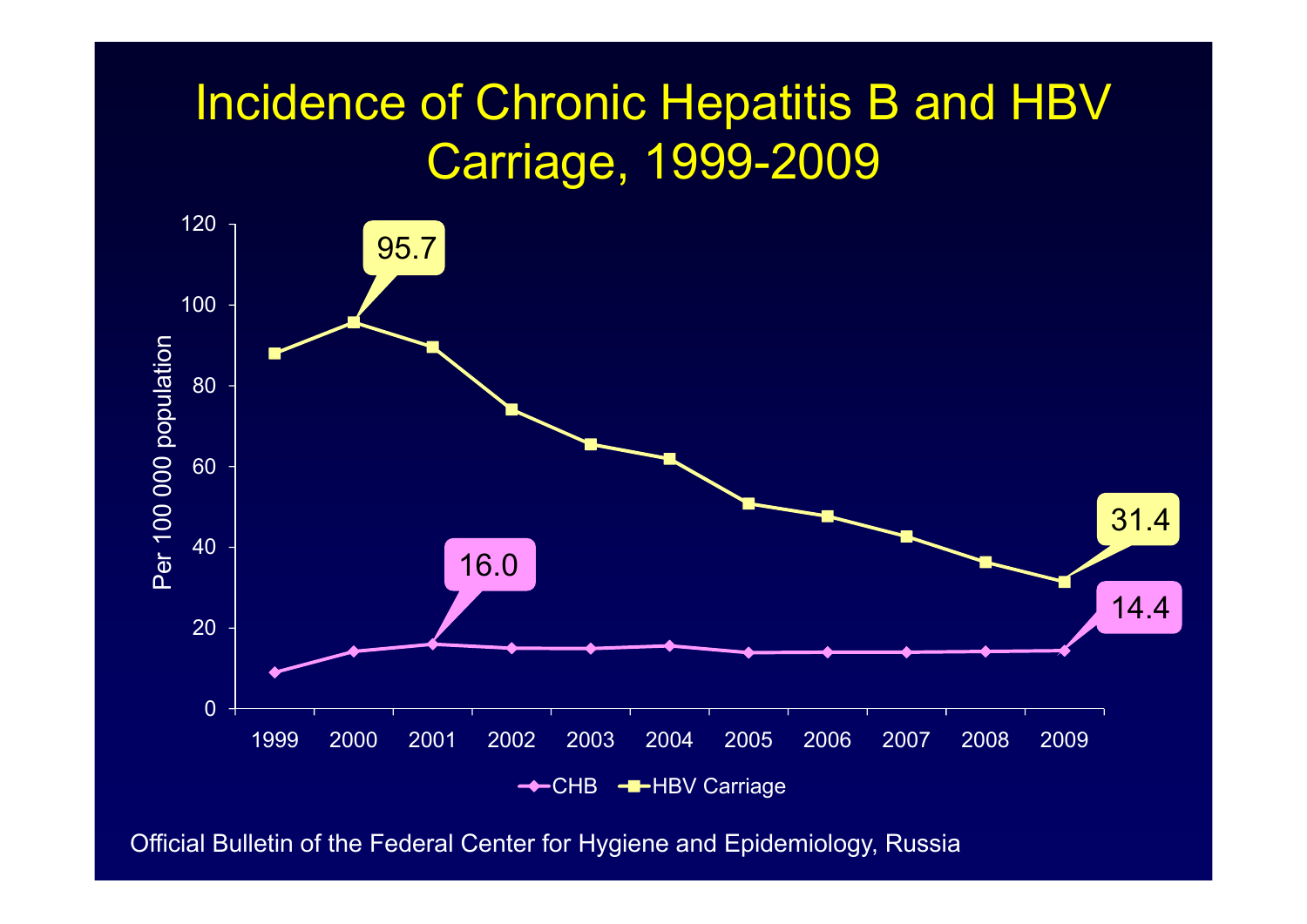# Incidence of Chronic Hepatitis B and HBV Carriage, 1999-2009



Official Bulletin of the Federal Center for Hygiene and Epidemiology, Russia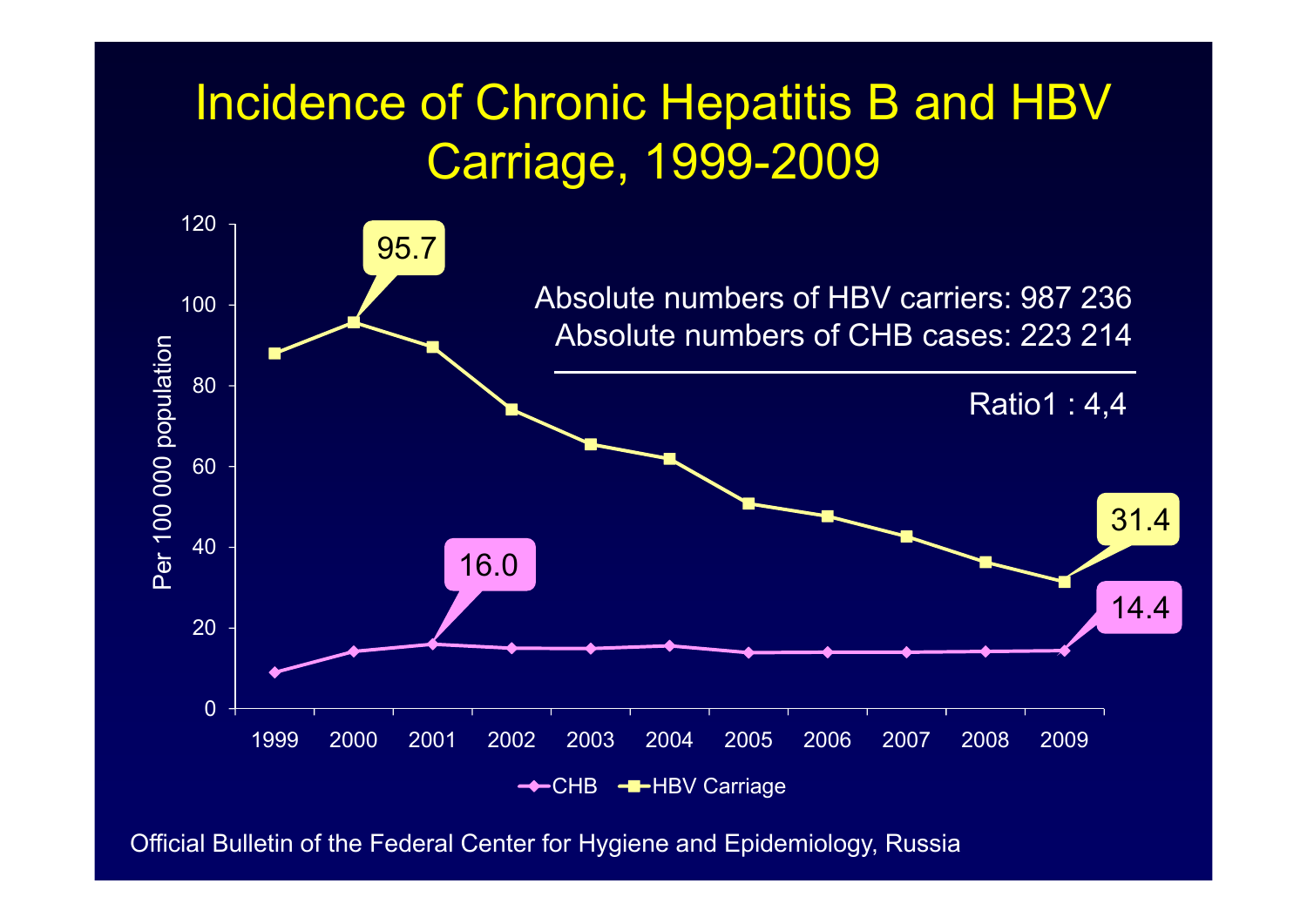# Prevalence of HBV Infection in Moscow, 2004-2009

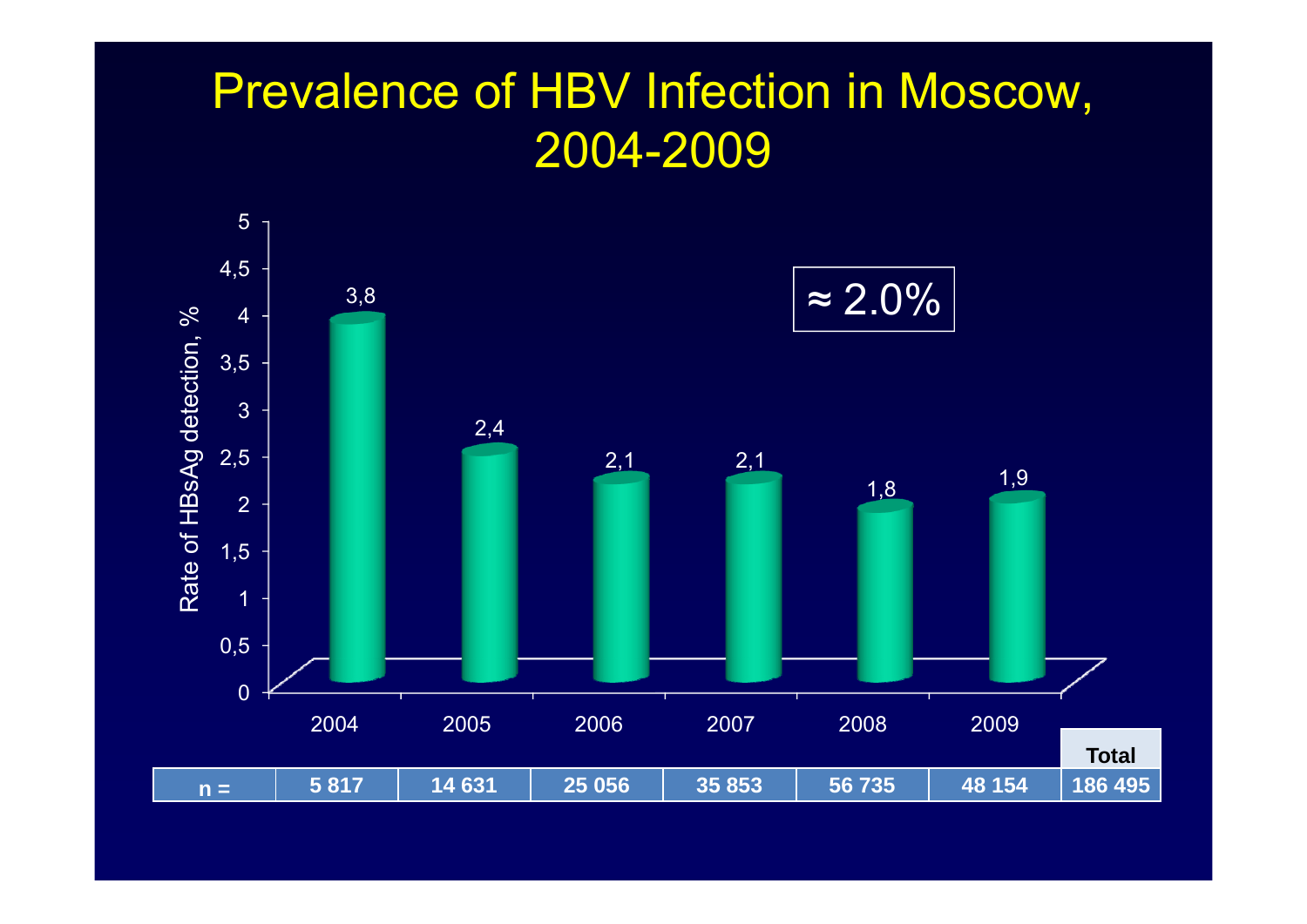### Prevalence of chronic HBV infection in Russia

| Total population of Russia (1.01.2010)                    | 141.9 mil |
|-----------------------------------------------------------|-----------|
| <b>Rate of HBsAg detection</b>                            | 2.0%      |
| <b>Estimated number of chronic HBV infection</b><br>cases | $2.8$ mil |
| <b>Ratio«CHB: inactive HBV carriers»</b>                  | 1:4.4     |
| <b>Estimated number of CHB cases</b>                      | 645 000   |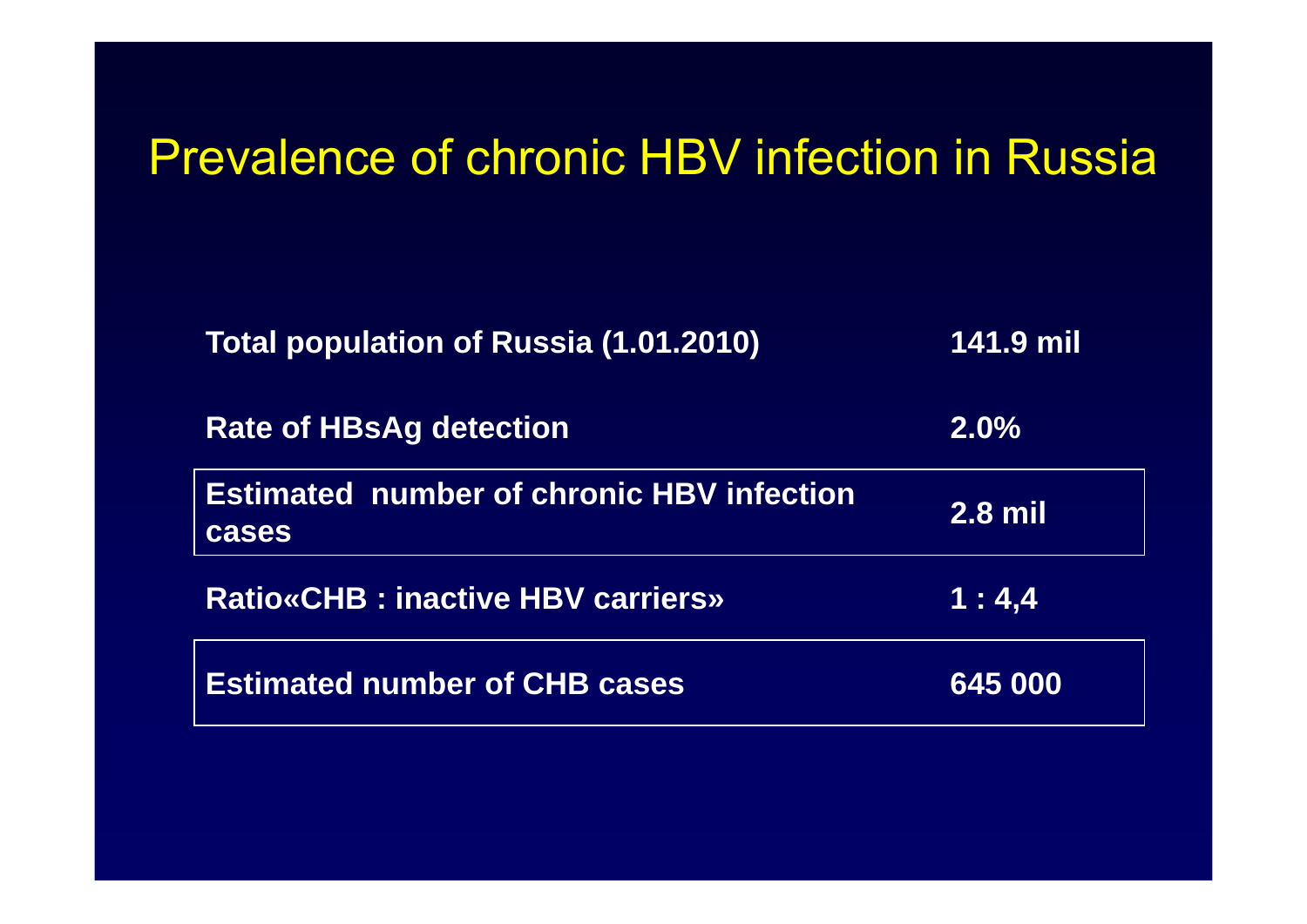# HDV Infection among HBsAg positive patients



[<sup>1</sup>Ilchenko L.Yu. et al. Proceedings of Institute of Poliomyelitis and Viral Encephalitidies, 2009:XXVI, 217-226.] [2Pavlov N.N. et al. Abstract p. 240-241, Fifth conference on Viral Hepatitis B, C and D, Moscow, May 2003.]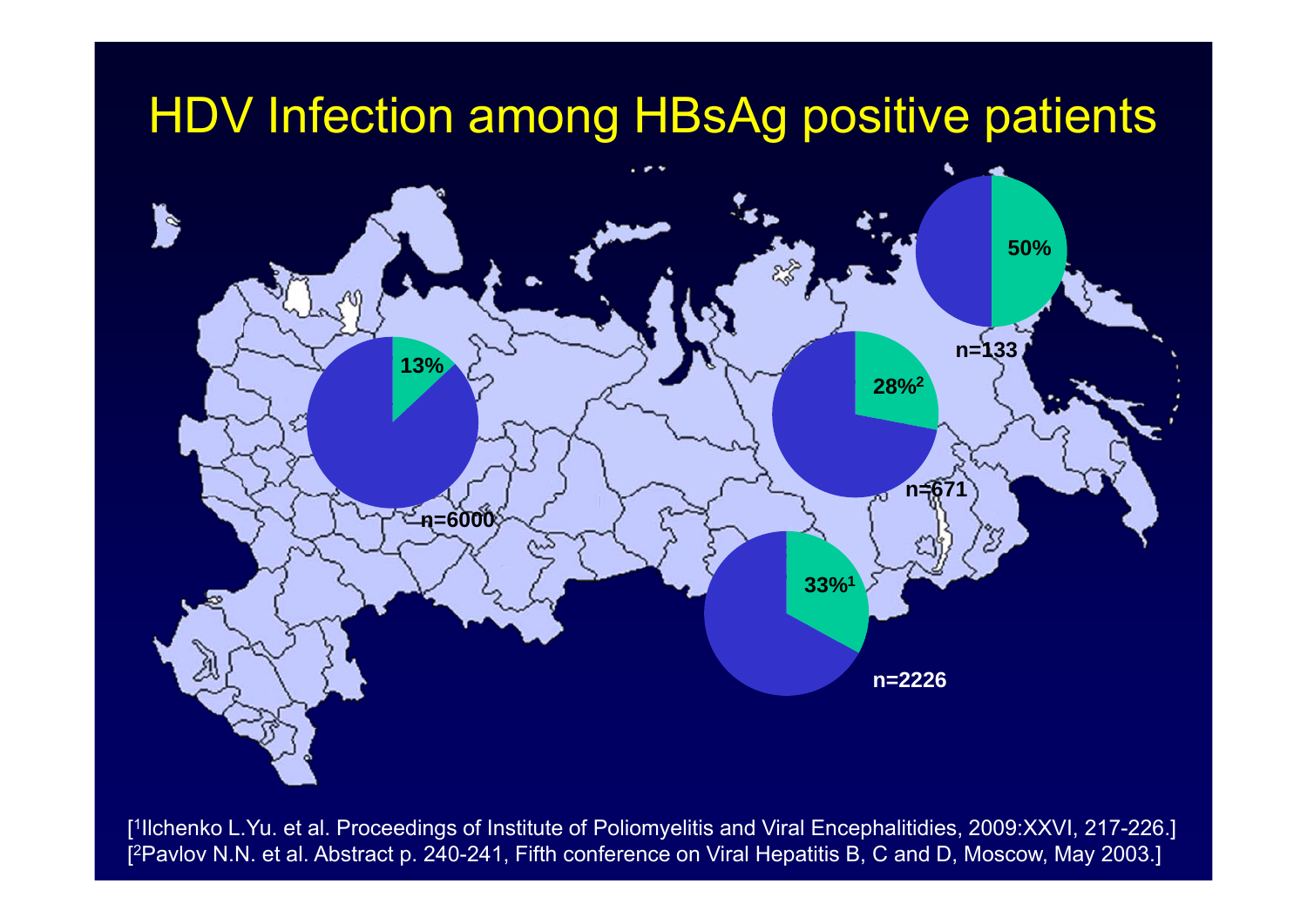# Incidence of Acute and Chronic Hepatitis C, 1999-2009



Official Bulletin of the Federal Center for Hygiene and Epidemiology, Russia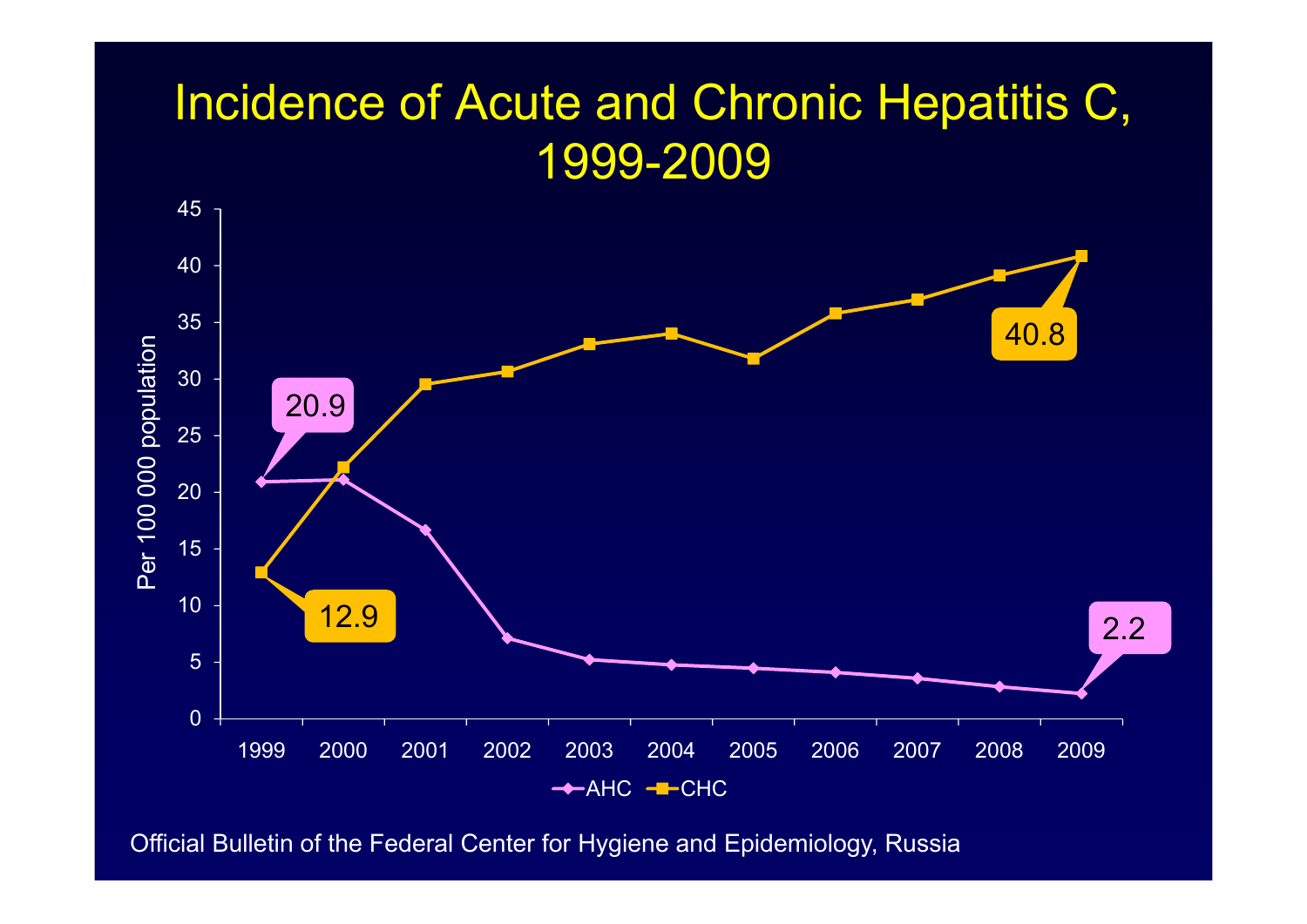#### Incidence of Chronic Hepatitis C, 1999-2009



Official Bulletin of the Federal Center for Hygiene and Epidemiology, Russia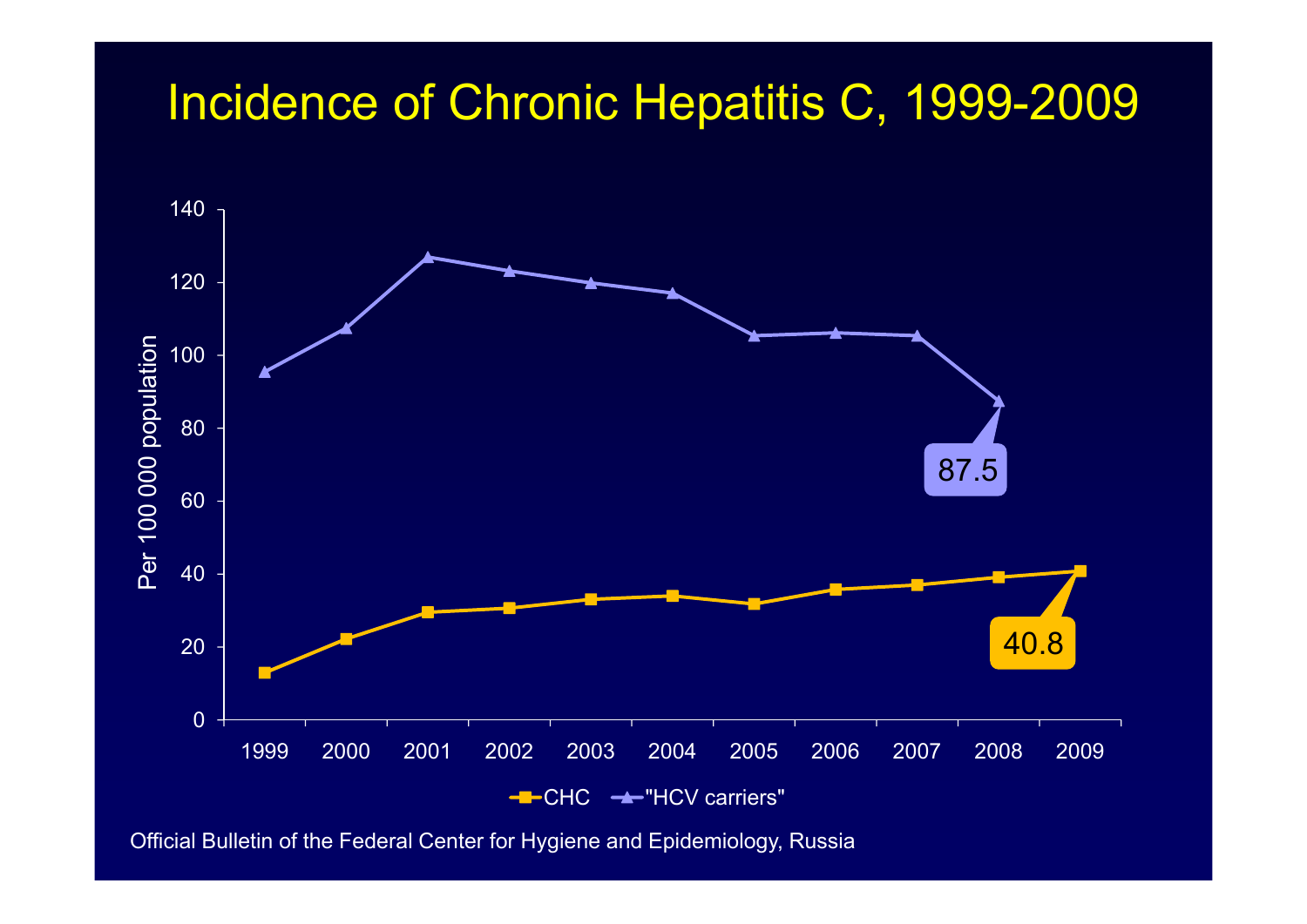#### Incidence of Chronic Hepatitis C, 1999-2009



Official Bulletin of the Federal Center for Hygiene and Epidemiology, Russia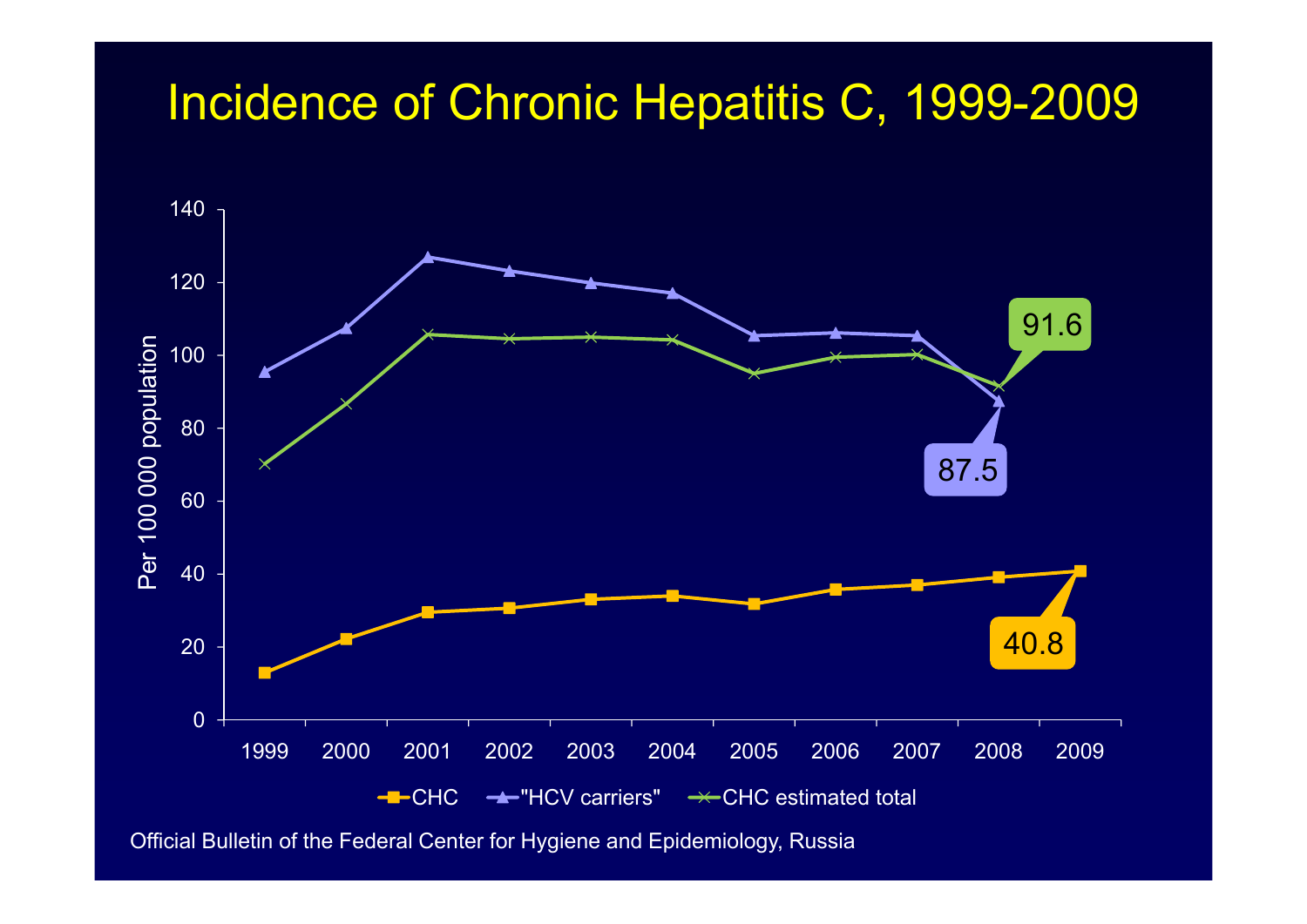## Rate of anti-HCV detection in General Population in Moscow, 2005-2009

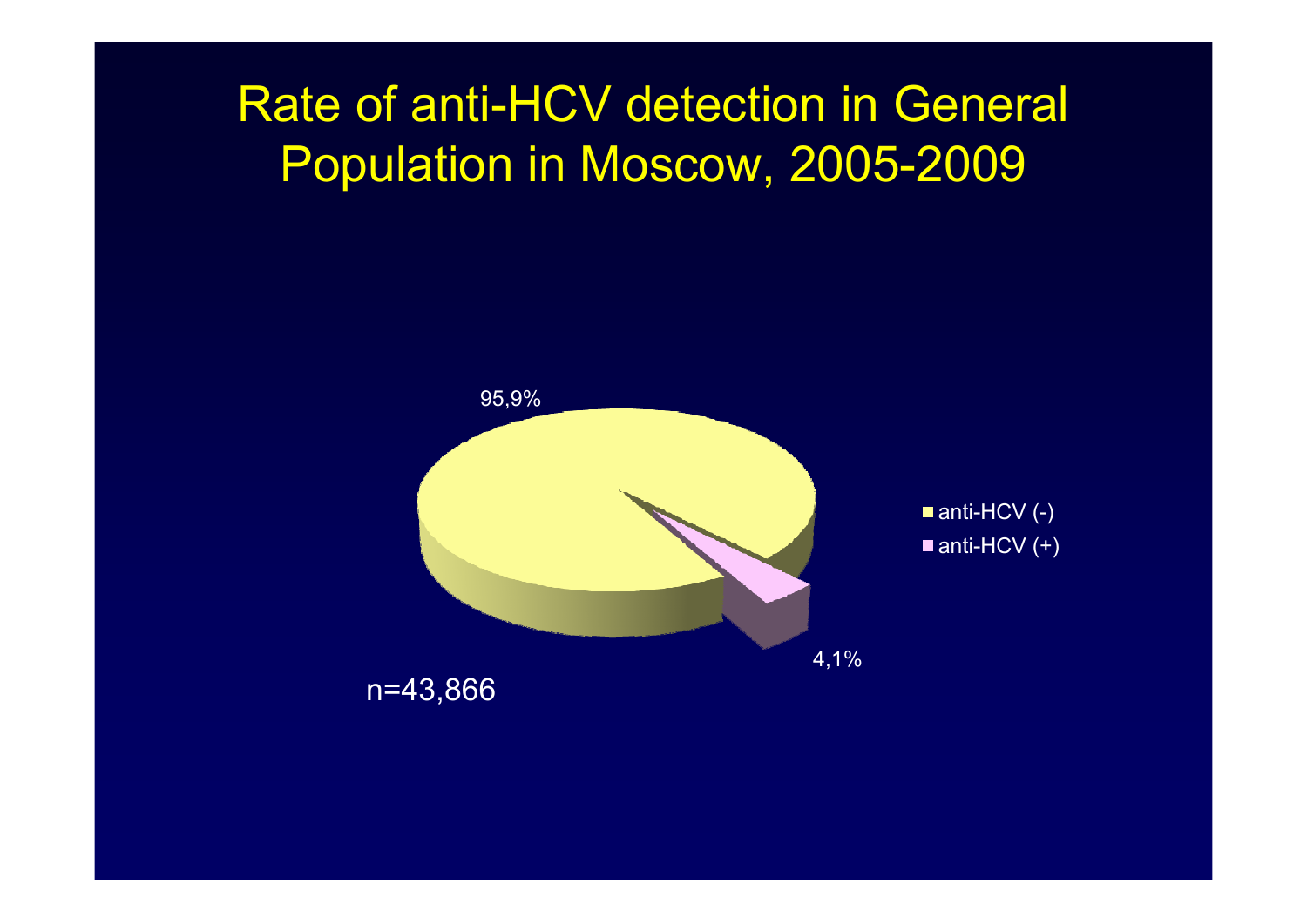## Prevalence of Chronic Hepatitis C in Russia

| <b>Total population of Russia (1.01.2010)</b>      | 141.9 mil      |
|----------------------------------------------------|----------------|
| <b>Rate of anti-HCV detection</b>                  | 4.1%           |
| <b>Estimated number of anti-HCV positive cases</b> | <b>5.9 mil</b> |
| <b>Ratio of chronization</b>                       | 60%            |
| <b>Estimated number of CHC cases</b>               | $3.6$ mil      |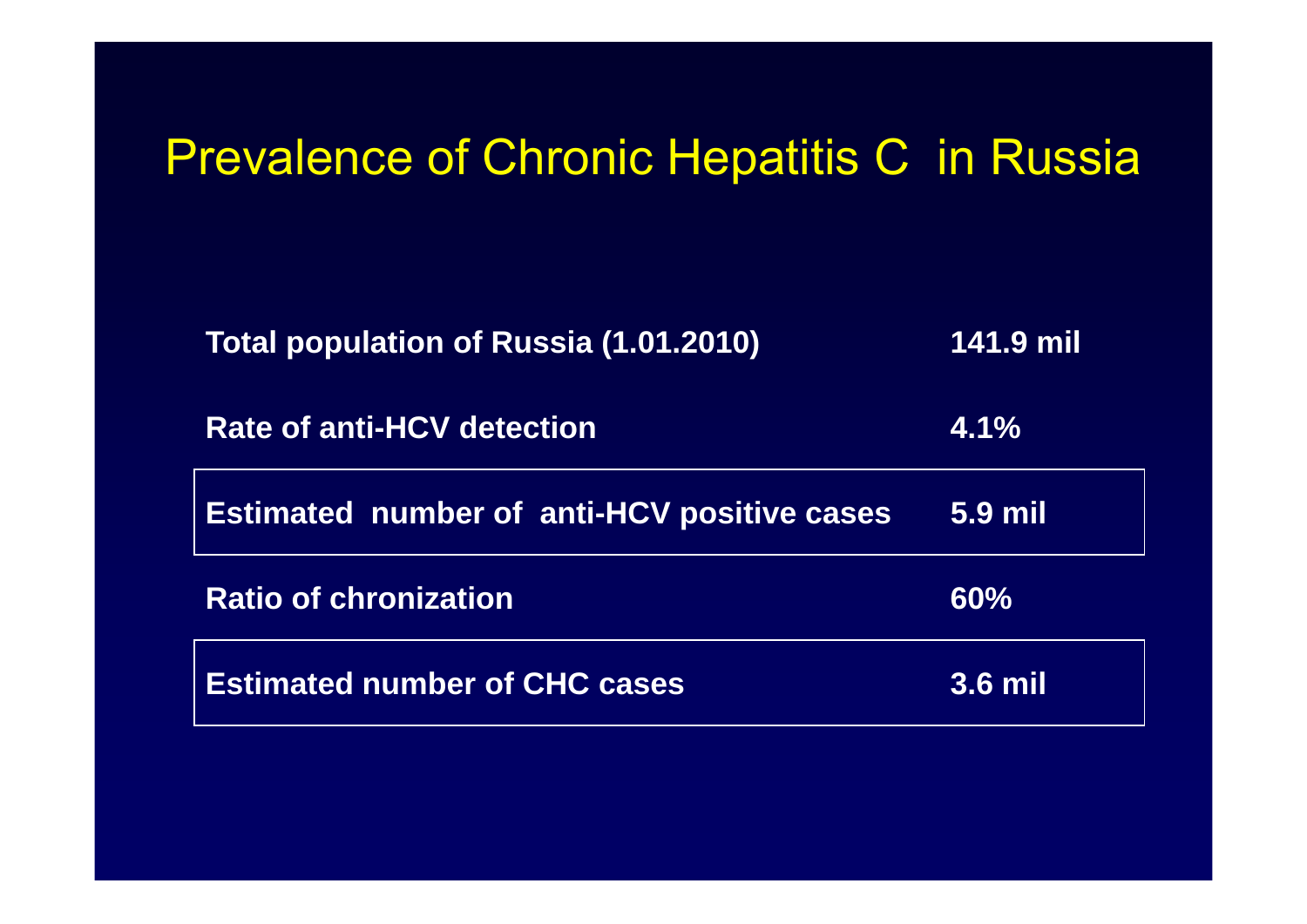#### Goals of Hepatitis B and C Screening Strategy

*The goals of the Screening Strategy are to lower the incidence of acute Hepatitis B and C and reduce chronic hepatitis B and C burden through the interruption of infection transmission and early disease detection.*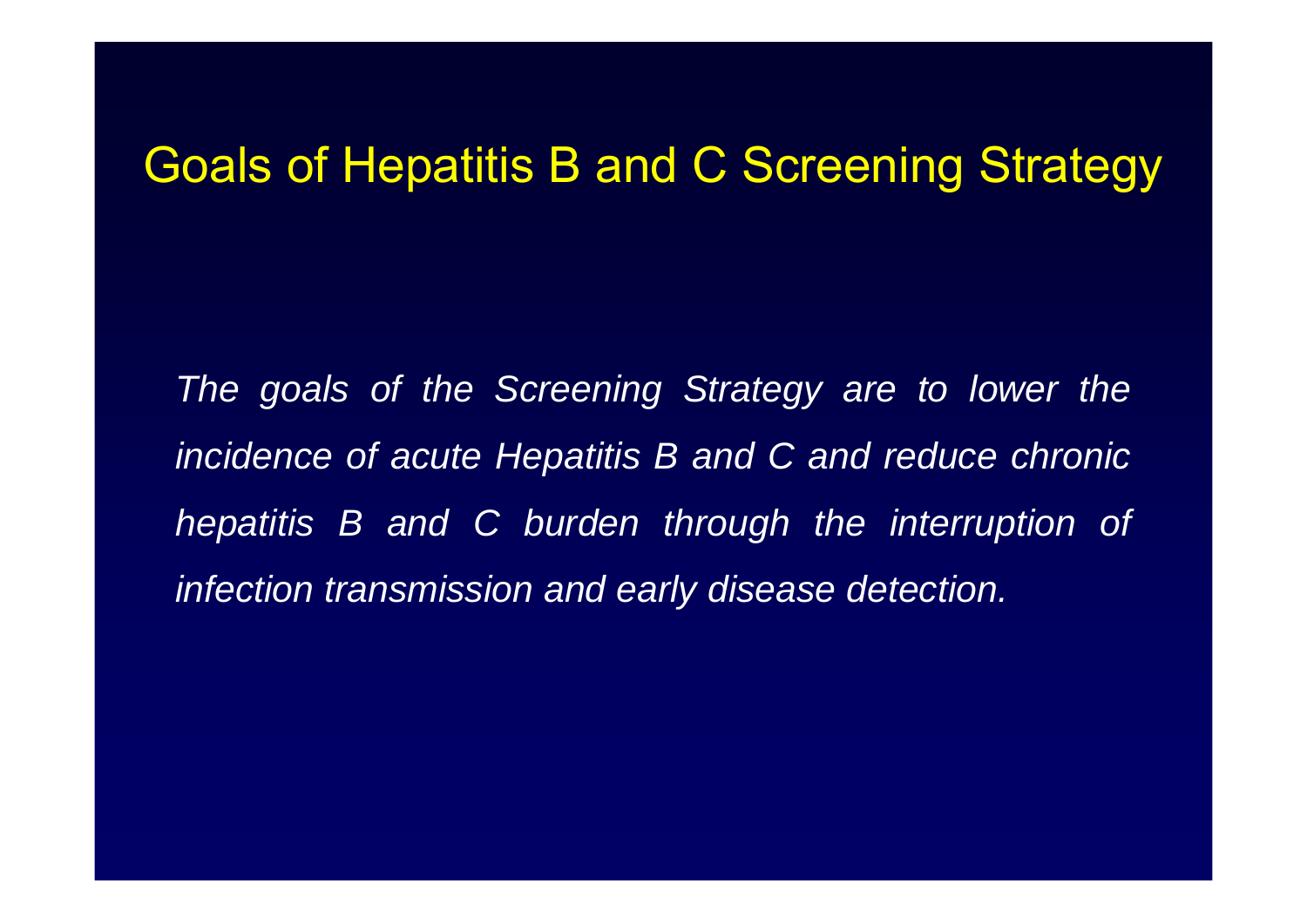# Viral Hepatitis Screening Programs in Russia

| <b>Screening groups</b>                                         | <b>Schedule</b>                                    |
|-----------------------------------------------------------------|----------------------------------------------------|
| - Blood donors                                                  | At every donation                                  |
| - Pregnant women                                                | During I and III trimester                         |
| - Newborns of women with CHB or CHC                             | 0, 3,6 months; 1, 2, 3 years of age                |
| - Health care workers                                           | At hiring, then every year                         |
| - In-patients                                                   | At the point of admission                          |
| - Out-patients (Drug and alcohol abuse clinics,<br>STI clinics) | At the first appointment; then every<br>year       |
| - Patients on hemodialysis                                      | At the first appointment; then on<br>regular basis |
| - Orphanage                                                     | At admission; then every year                      |
| - Households and contacts                                       | At index case identification; then<br>every year   |
| - Military personnel                                            | At hiring; then every year                         |

Sanitary and Epidemiological Regulations СП 3.1.958-00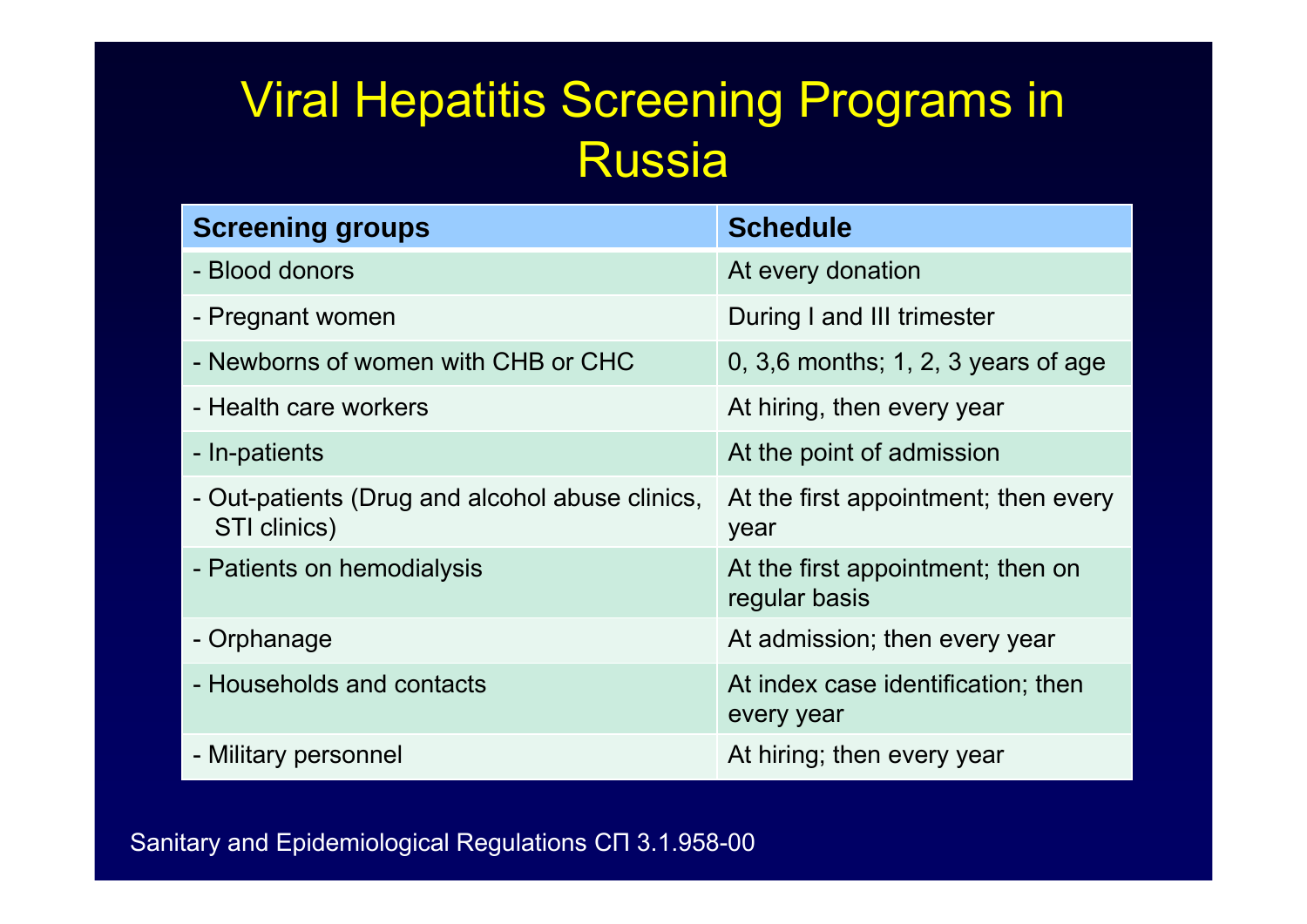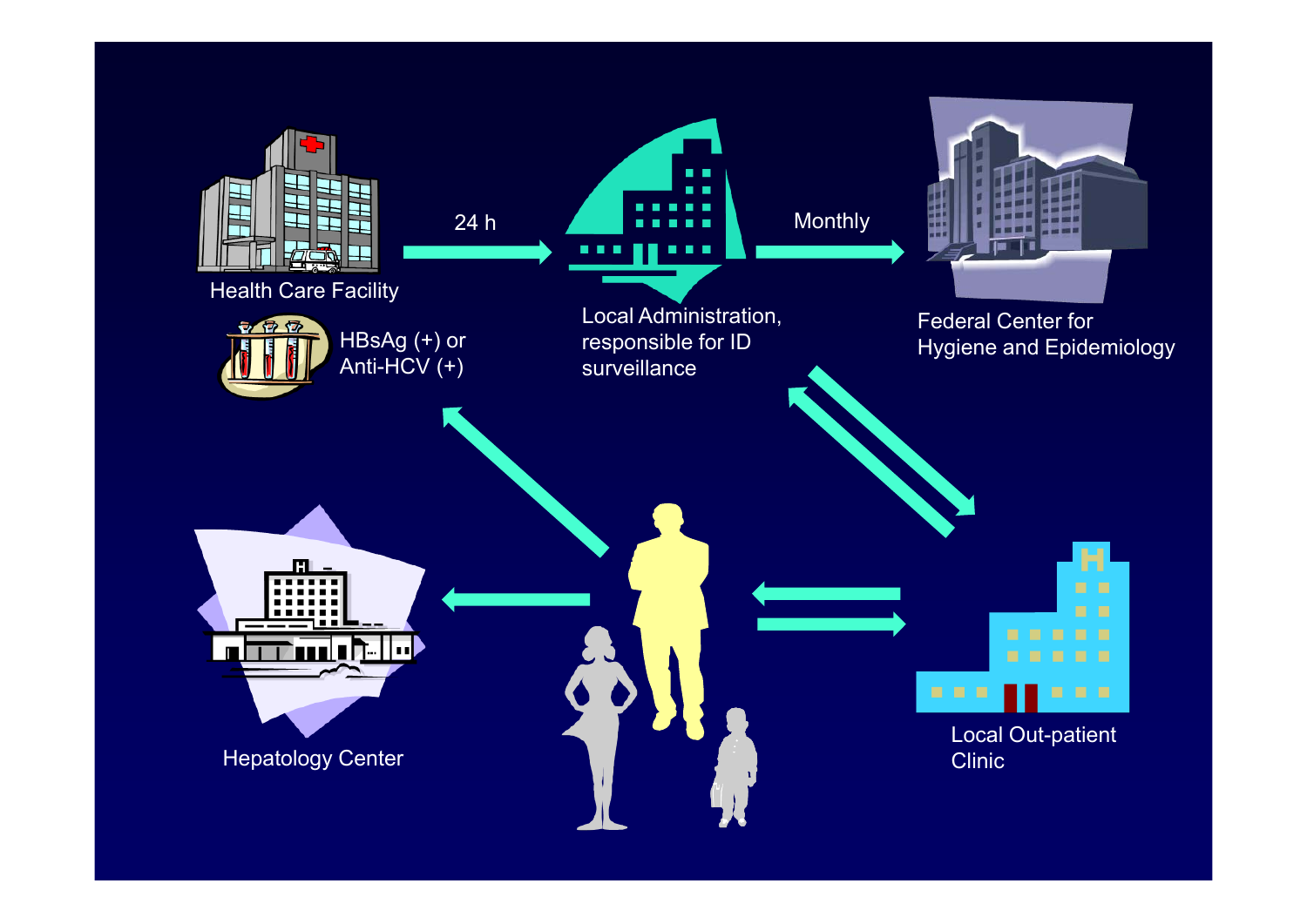# Rate of HBsAg within Selected Groups in 2007, Russia



[Viral Hepatitis in Russian Federation 2009. Reference book. S.-Petersburg, 2009]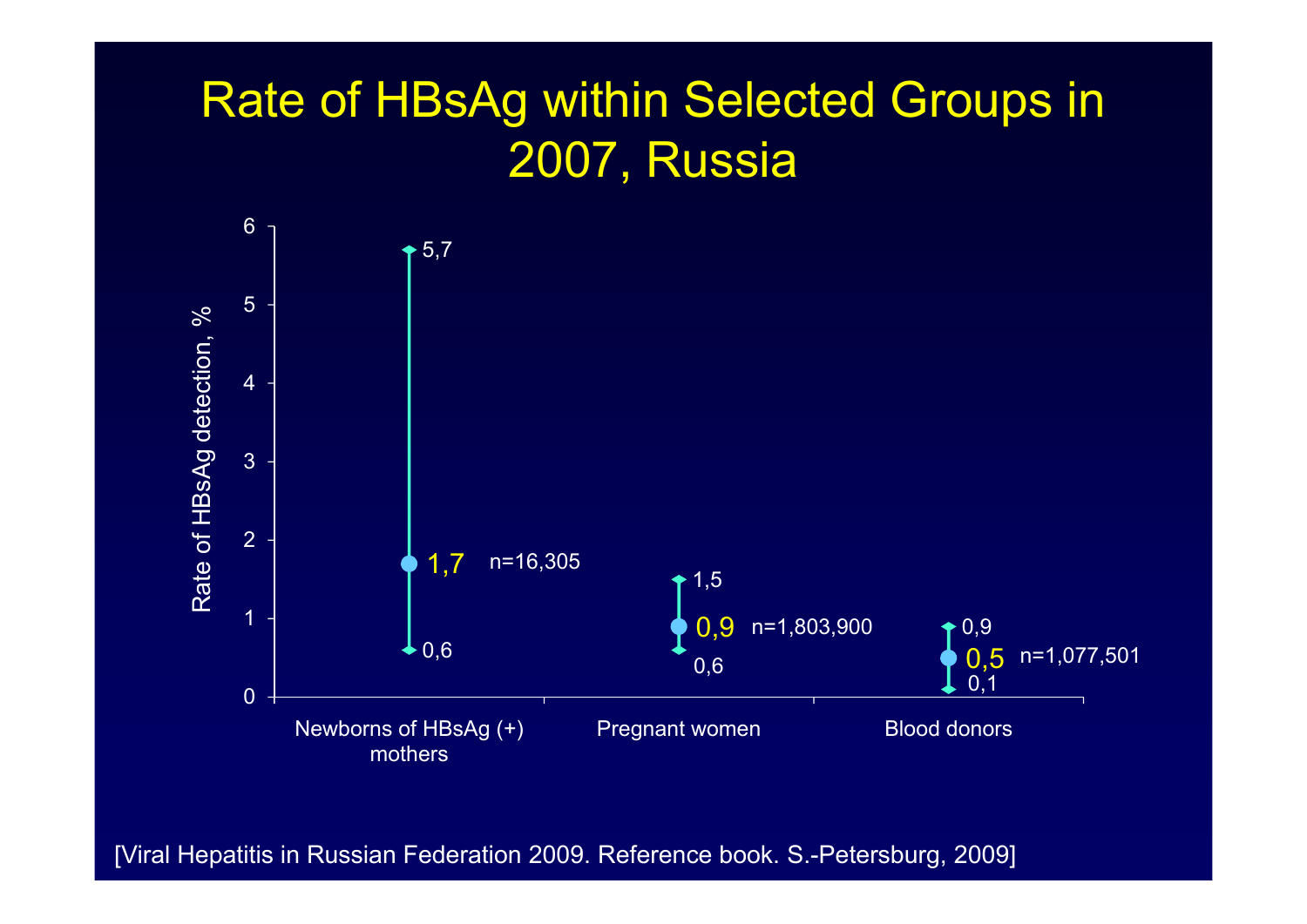# Rate of anti-HCV within Selected Groups in 2007, Russia



[Viral Hepatitis in Russian Federation 2009. Reference book. S.-Petersburg, 2009]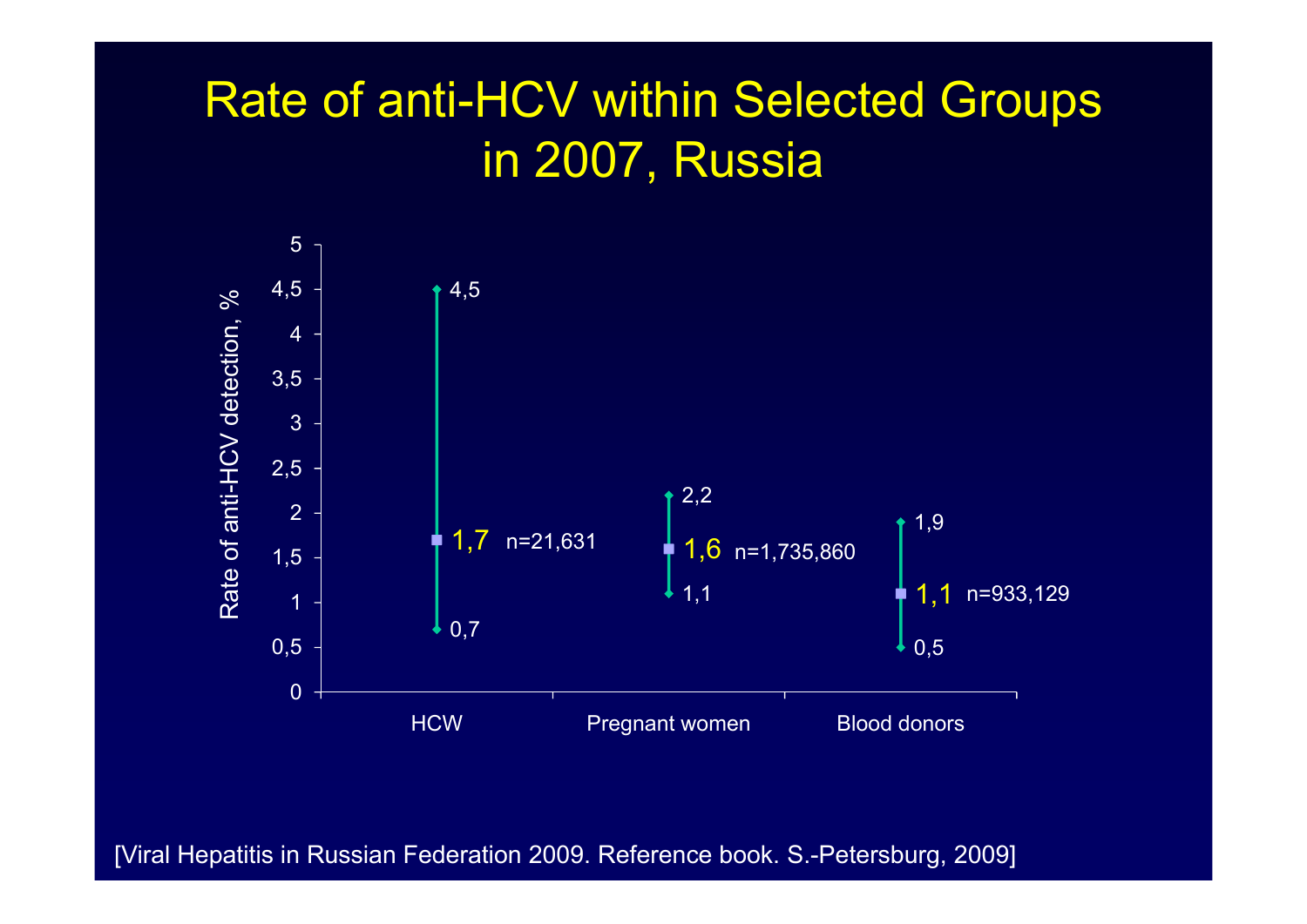## Rate of HBsAg and anti-HCV among In-Patients in 2009-2010, Moscow

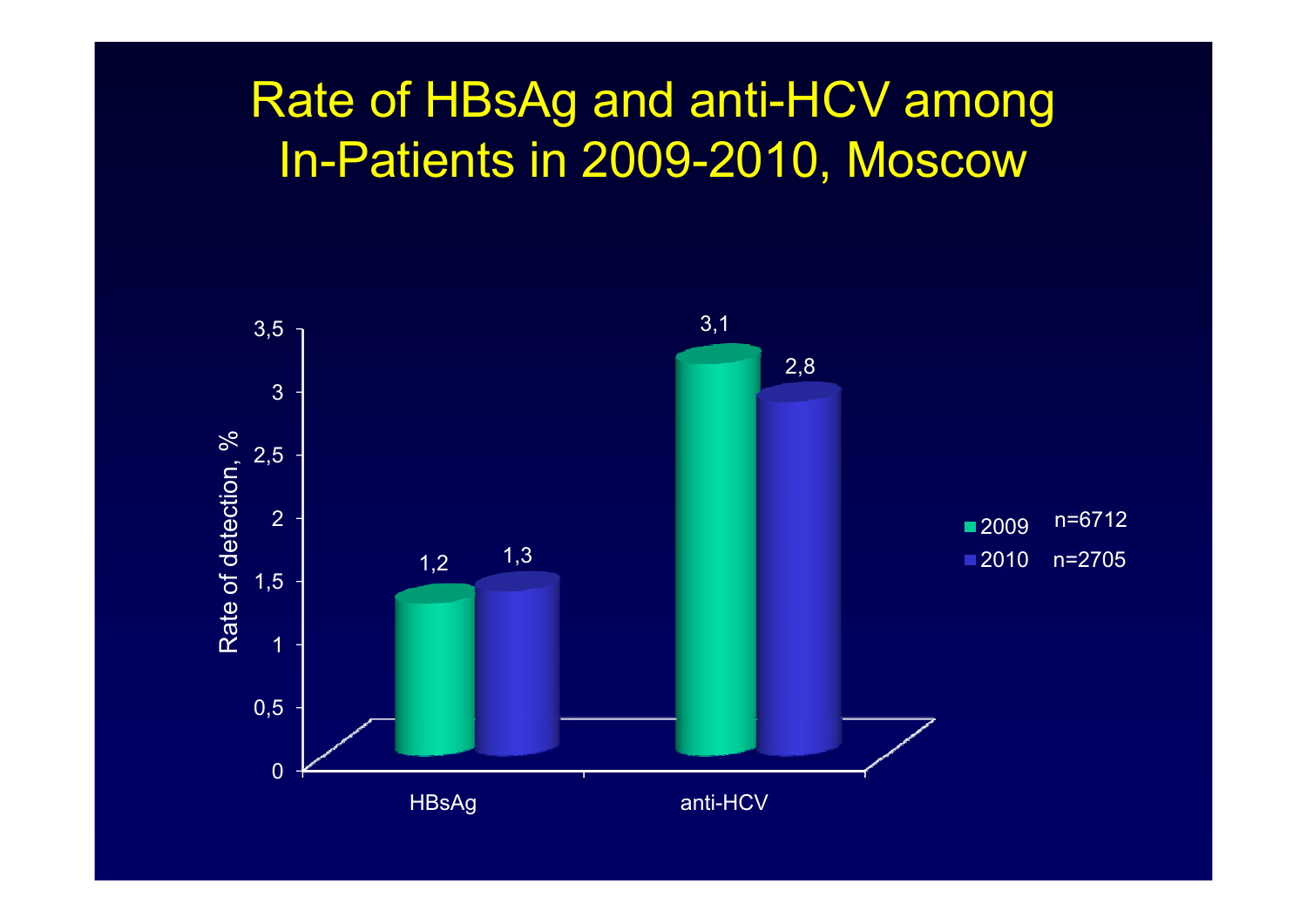# Impact of Screening Strategy on Rate of HBV transmission in Health Care Settings



[Shakhgildian I.V. et al. Parenteral Viral Hepatitis: Epidemiology, Diagnostics and Prevention. Moscow, 2003, 182-195.]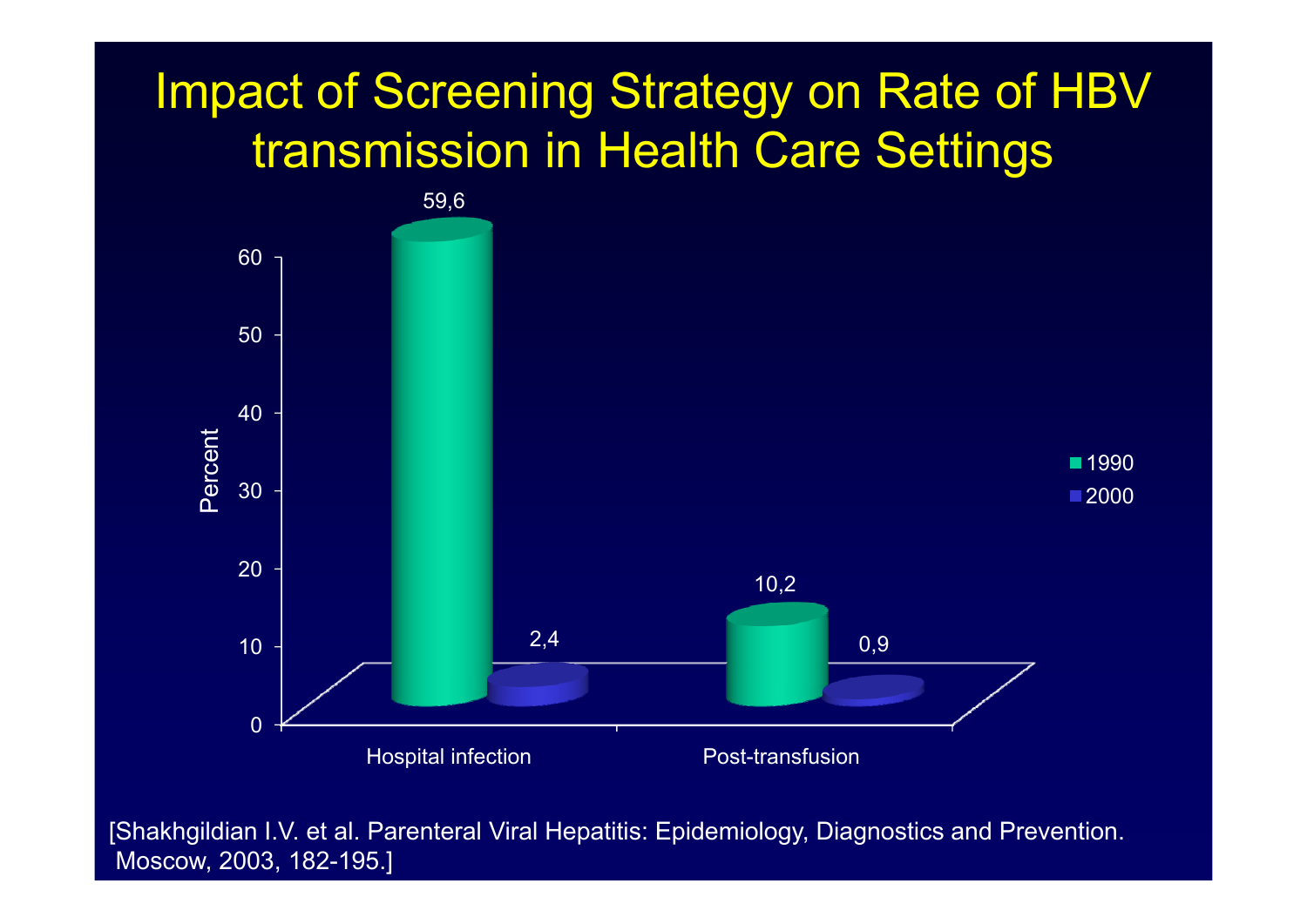# Cost of screening programme

**Covered by Mandatory Health Insurance**

- HBsAg (screening and confirmatory test)
- •Anti-HCV (screening and confirmatory test)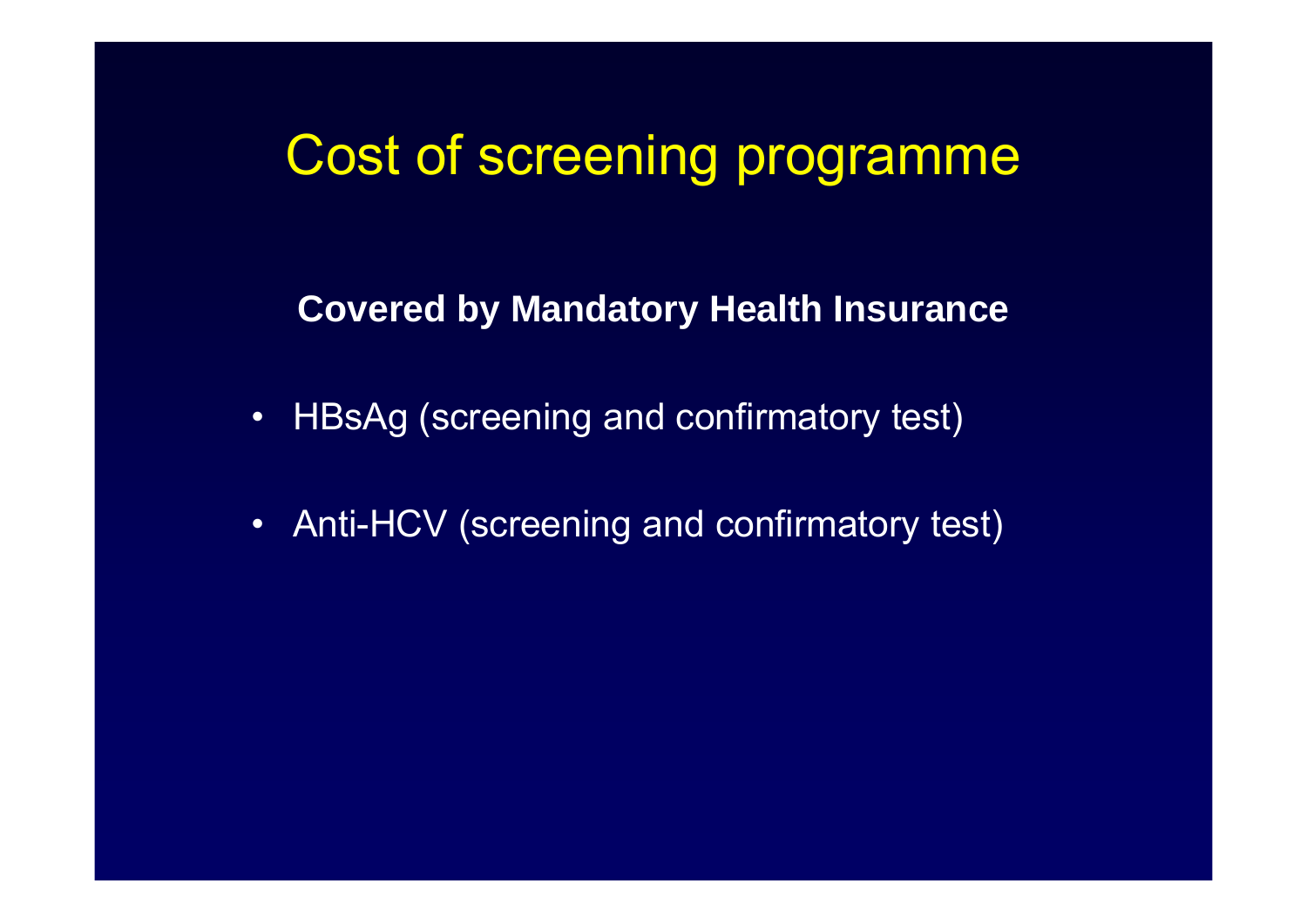# Cost of Evaluation and Follow-up

#### **Covered by Mandatory Health Insurance**

- $\bullet$ Blood Chemistry (every 3-6 month)
- $\bullet$ Abdominal Ultrasound (every 6-12 month)
- $\bullet$ Liver Biopsy (in some regions)

#### **Paid Out of Pocket**

- Viral Load (HBV and HCV)
- Viral Genotype (HCV and HBV)
- $\bullet$ Drug Resistance
- •Liver Biopsy
- • Non-invasive Fibrosis and Disease Activity Assessment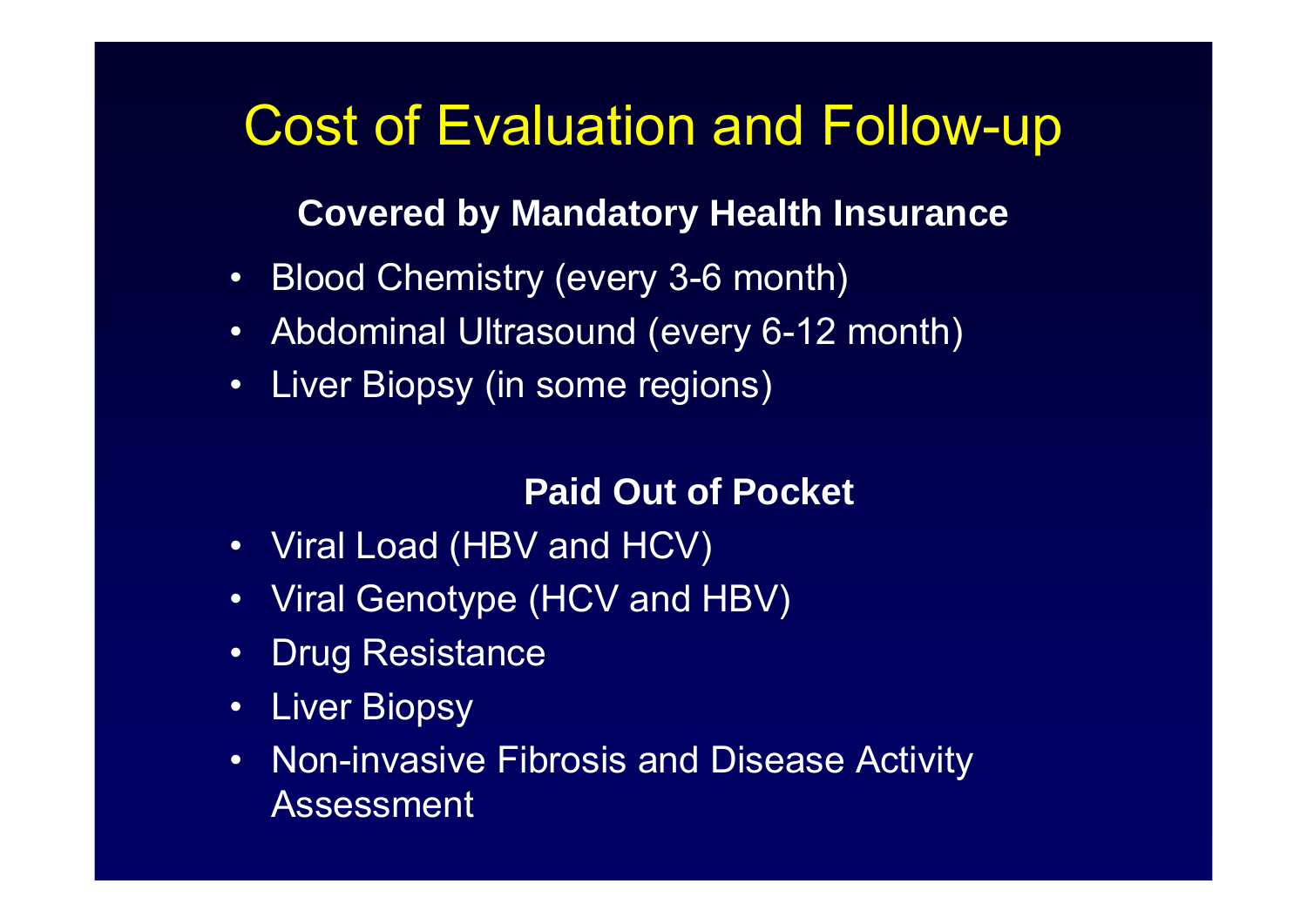# Cost of Screening Program for Pregnant Women in 2007

|                                   | <b>HBsAg</b>   | <b>Anti-HCV</b> |
|-----------------------------------|----------------|-----------------|
| <b>Pregnant Women Screened</b>    | $1.8$ mil      |                 |
| Cost per test, USD                | 0.7            | 0.7             |
| Test per one women                | $\overline{2}$ | $\overline{2}$  |
| Cost of the program, USD          | 2.52 mil       | 2.52 mil        |
| Rate of positivity, %             | 0.9            | 1.6             |
| Total number of infected          | 16,200         | 28,800          |
| <b>Cost per one infected, USD</b> | 156            | 87              |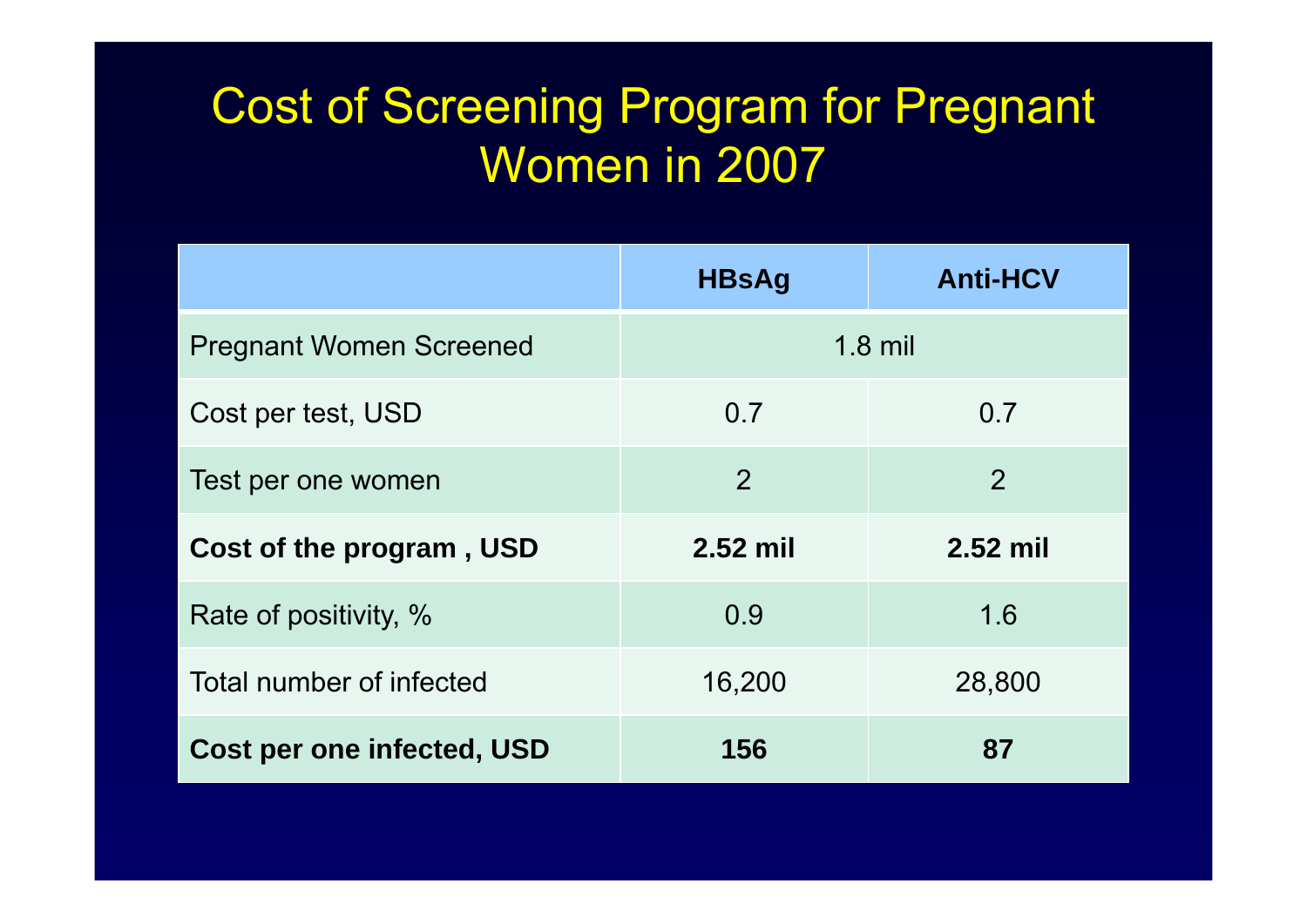# Treatment Options

#### **Chronic Hepatitis B**

- $\bullet$  Nucleoside Analogues
	- Lamivudine
	- Telbivudine
	- Entecavir

#### **Chronic Hepatitis C**

- • IFNs
	- Standard
	- Pegylated
- •Ribavirin

- • IFNs
	- Standard
	- Pegylated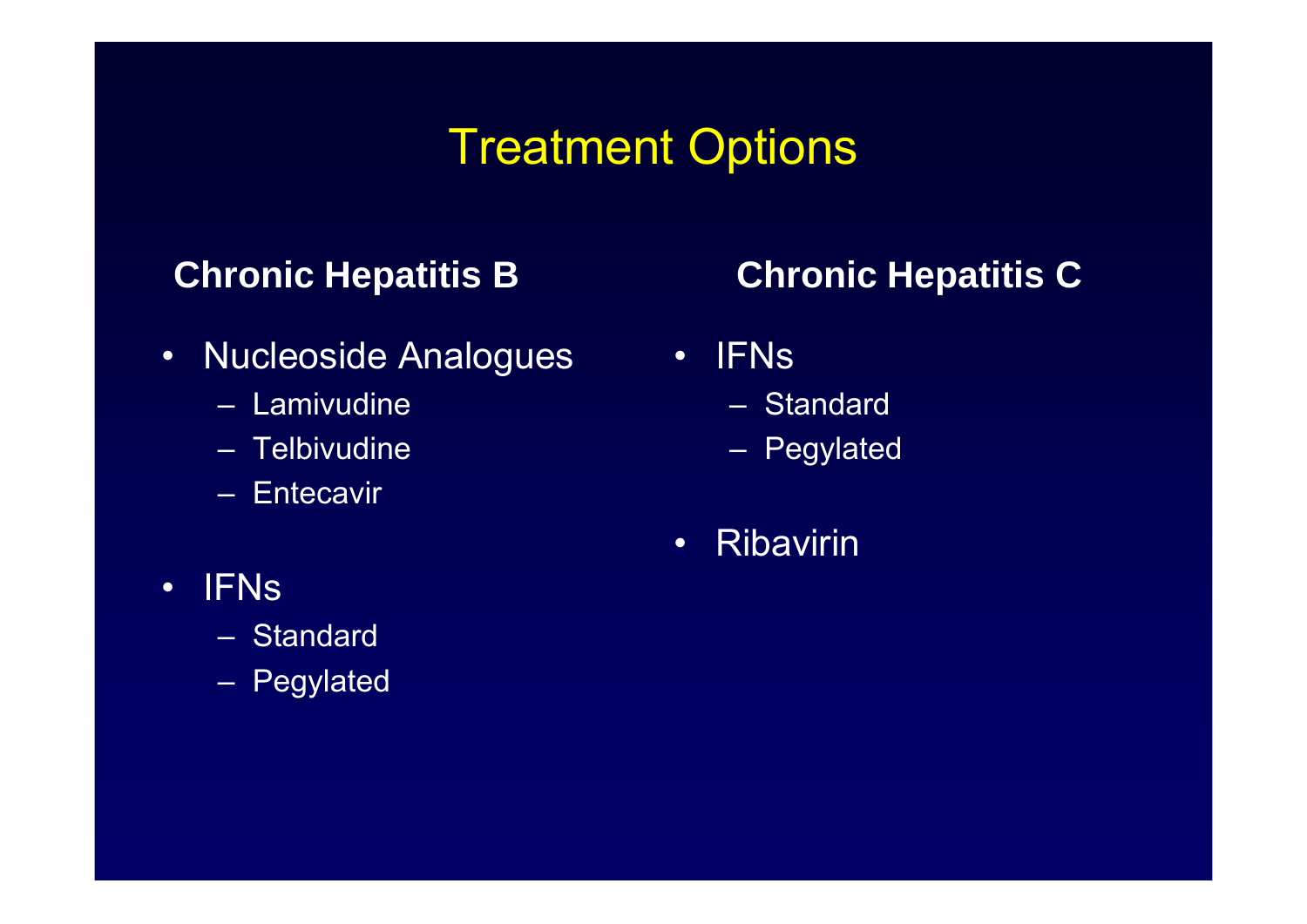## Treatment Programs

- **National Public Health Project**
	- –– HCV-HIV or HBV-HIVcoinfection (100%)
	- **However, Marketing** CHC or CHB monoinfection (unspent funds)
- **Federal Target Program (2007-2011)**
	- –– Diagnostic Capacity Strengthening
	- In 2009 <sup>≈</sup> 500 CHB patients got treatment
- **Additional Drug Supply Program**
	- Groups entitled for special benefits
- • **High-Tech Medical Care State Program (Liver Transplantation)**
	- 6 Liver Transplant Centers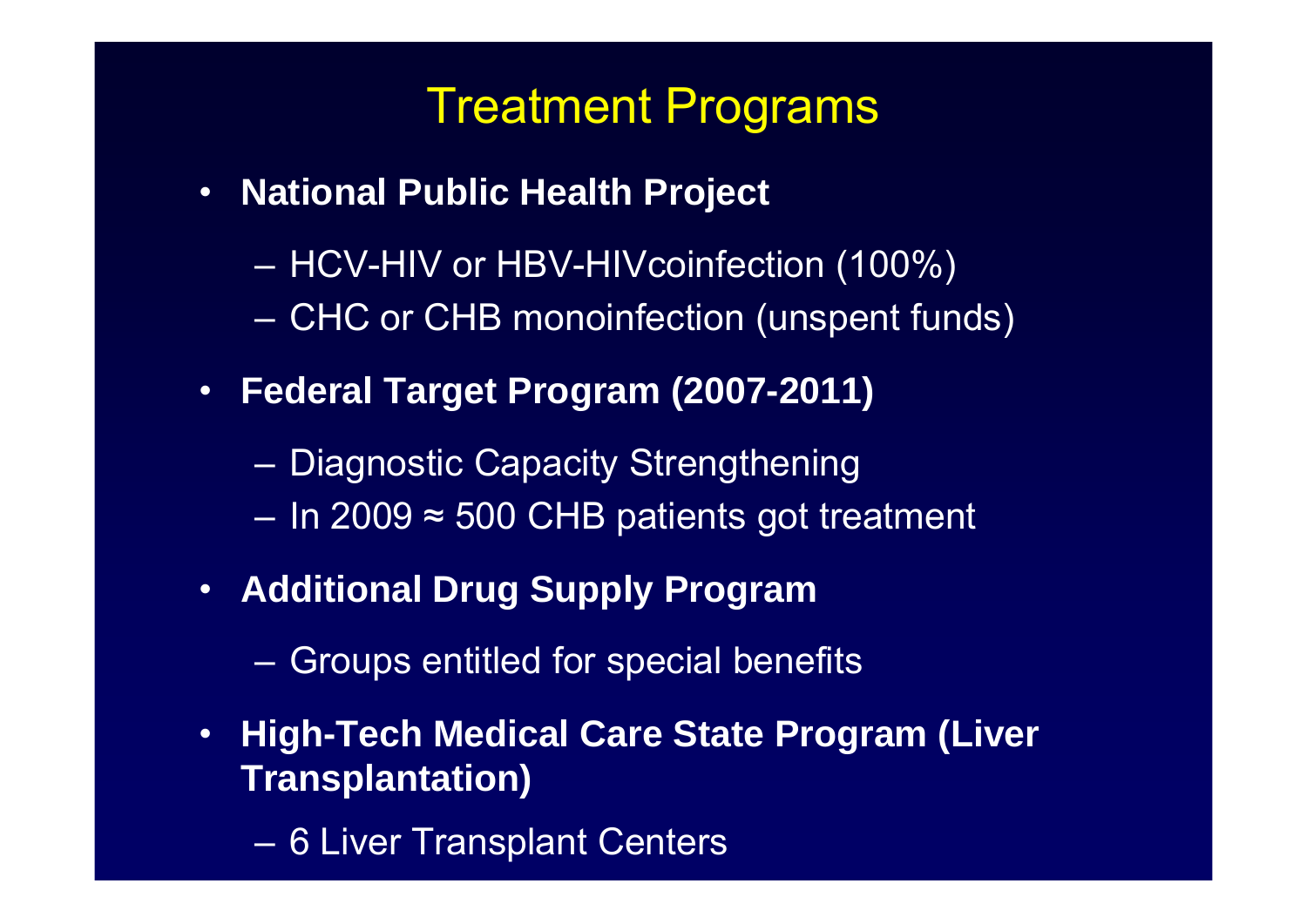# Average Monthly Income Russia, 2009



Federal State Statistics Service, 2009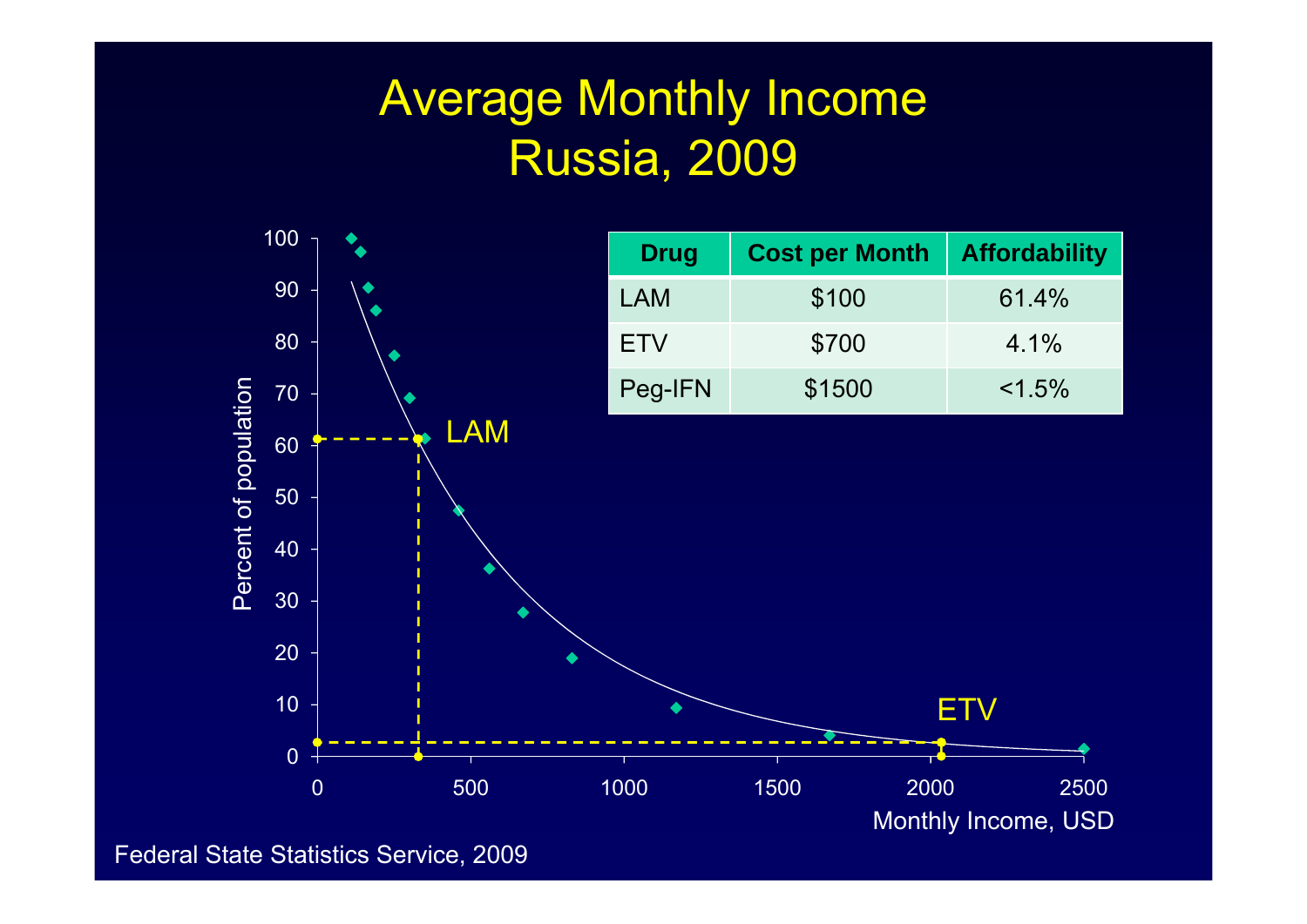# Summary (1)

• Over the last 10 years <sup>a</sup> steep decline in the incidence of acute Hep B and C cases was observed. However the burden of chronic infection due to Hep B and C is still very significant. Rate of HBsAg in the general population is about 2 percent and Anti-HCV about 4 percent.

• An extensive range of obligatory screening programs for Hep B and C is in place, covering major risk groups; cost-effectivenes analysis is need to be performed;